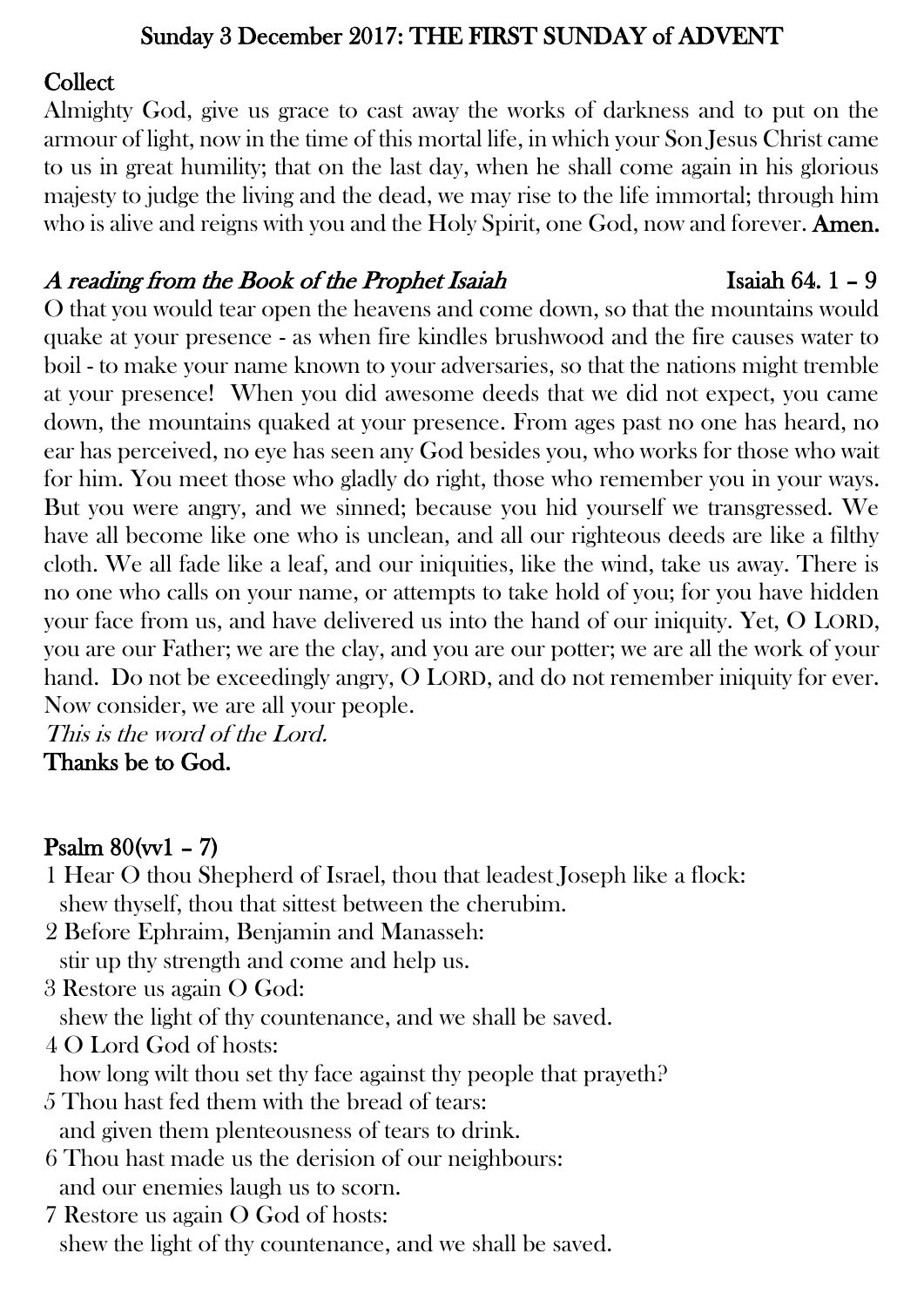# A reading from Paul's First Letter to the Corinthians 1 Corinthians 1. 3 - 9

Grace to you and peace from God our Father and the Lord Jesus Christ. I give thanks to my God always for you because of the grace of God that has been given you in Christ Jesus, for in every way you have been enriched in him, in speech and knowledge of every kind - just as the testimony of Christ has been strengthened among you - so that you are not lacking in any spiritual gift as you wait for the revealing of our Lord Jesus Christ. He will also strengthen you to the end, so that you may be blameless on the day of our Lord Jesus Christ. God is faithful; by him you were called into the fellowship of his Son, Jesus Christ our Lord.

This is the word of the Lord.

# Thanks be to God.

# Listen to the Gospel of Christ according to Saint Mark. Mark 13. 24 - 37 Glory to you, O Lord.

'But in those days, after that suffering, the sun will be darkened, and the moon will not give its light, and the stars will be falling from heaven, and the powers in the heavens will be shaken. Then they will see "the Son of Man coming in clouds" with great power and glory. Then he will send out the angels, and gather his elect from the four winds, from the ends of the earth to the ends of heaven.

From the fig tree learn its lesson: as soon as its branch becomes tender and puts forth its leaves, you know that summer is near. So also, when you see these things taking place, you know that he is near, at the very gates. Truly I tell you, this generation will not pass away until all these things have taken place. Heaven and earth will pass away, but my words will not pass away.

But about that day or hour no one knows, neither the angels in heaven, nor the Son, but only the Father. Beware, keep alert; for you do not know when the time will come. It is like a man going on a journey, when he leaves home and puts his slaves in charge, each with his work, and commands the doorkeeper to be on the watch. Therefore, keep awake - for you do not know when the master of the house will come, in the evening, or at midnight, or at cockcrow, or at dawn, or else he may find you asleep when he comes suddenly. And what I say to you I say to all: Keep awake.'

This is the Gospel of the Lord.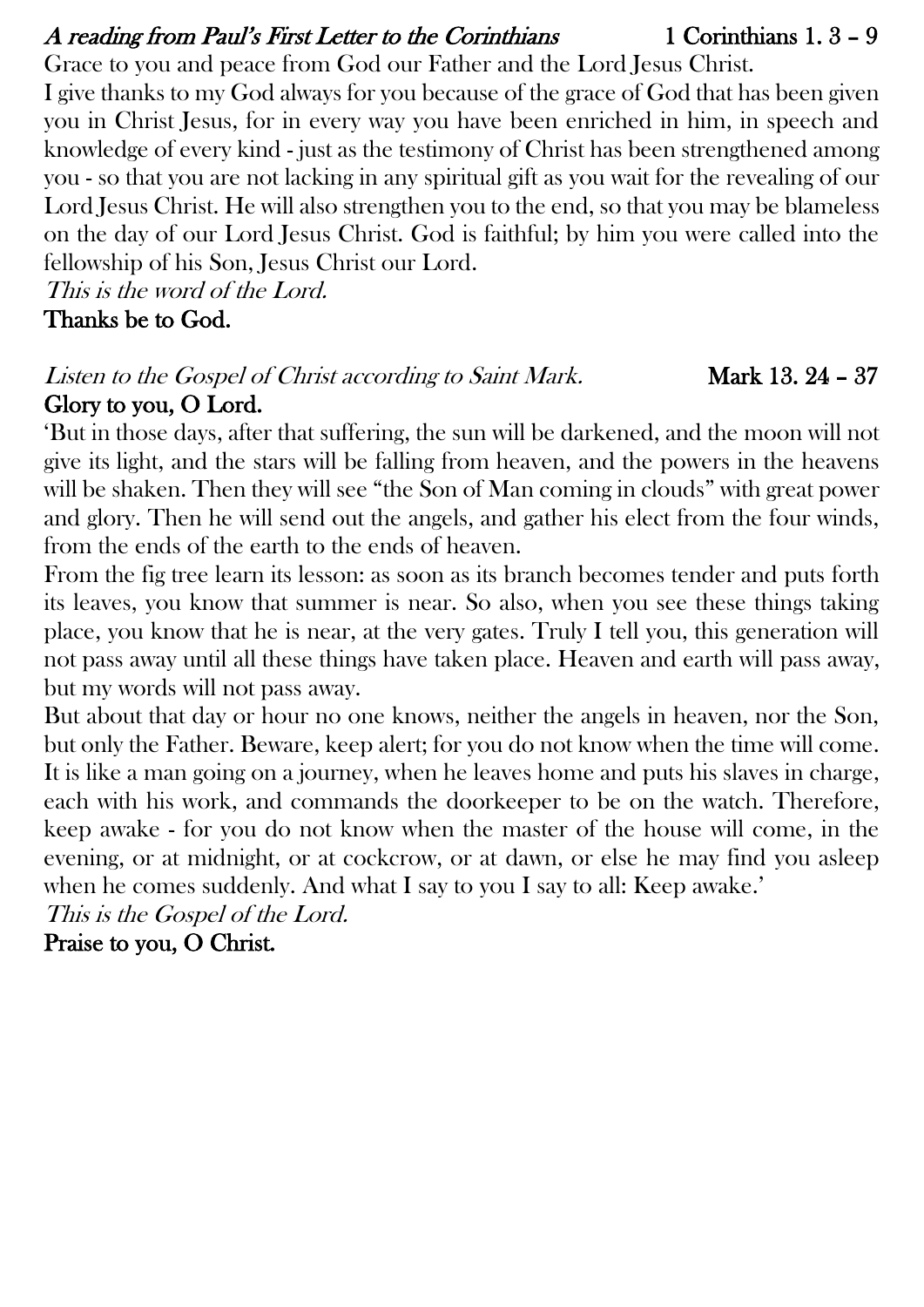## Sunday 10 December 2017: THE SECOND SUNDAY of ADVENT

# Collect

Father in heaven, who sent your Son to redeem the world and will send him again to be our judge: give us grace so to imitate him in the humility and purity of his first coming that, when he comes again, we may be ready to greet him with joyful love and firm faith; through Jesus Christ our Lord, who is alive and reigns with you and the Holy Spirit, one God, now and for ever.

## Amen.

# A reading from the Book of the Prophet Isaiah Isaiah Isaiah 40. 1 – 11

Comfort, O comfort my people, says your God. Speak tenderly to Jerusalem, and cry to her that she has served her term, that her penalty is paid, that she has received from the LORD's hand double for all her sins.

A voice cries out: 'In the wilderness prepare the way of the LORD, make straight in the desert a highway for our God. Every valley shall be lifted up, and every mountain and hill be made low; the uneven ground shall become level, and the rough places a plain. Then the glory of the LORD shall be revealed, and all people shall see it together, for the mouth of the LORD has spoken.'

A voice says, 'Cry out!' And I said, 'What shall I cry?' All people are grass, their constancy is like the flower of the field. The grass withers, the flower fades, when the breath of the LORD blows upon it; surely the people are grass. The grass withers, the flower fades; but the word of our God will stand for ever. Get you up to a high mountain, O Zion, herald of good tidings; lift up your voice with strength, O Jerusalem, herald of good tidings, lift it up, do not fear; say to the cities of Judah, 'Here is your God!' See, the Lord GOD comes with might, and his arm rules for him; his reward is with him, and his recompense before him. He will feed his flock like a shepherd; he will gather the lambs in his arms, and carry them in his bosom, and gently lead the mother sheep.

This is the word of the Lord. Thanks be to God.

# Psalm 85(vv8 – 13)

8 I will hearken what the Lord God win say: for he shall speak peace unto his people and to his servants, even unto the upright in heart. 9 Surely his salvation is nigh them that fear him: that his glory may dwell in our land. 10 Mercy and truth are met together: righteousness and peace have embraced each other. 11 Truth shall flourish out of the earth: and righteousness shall look down from heaven. 12 Yea the Lord shall give prosperity: and our land shall yield her increase.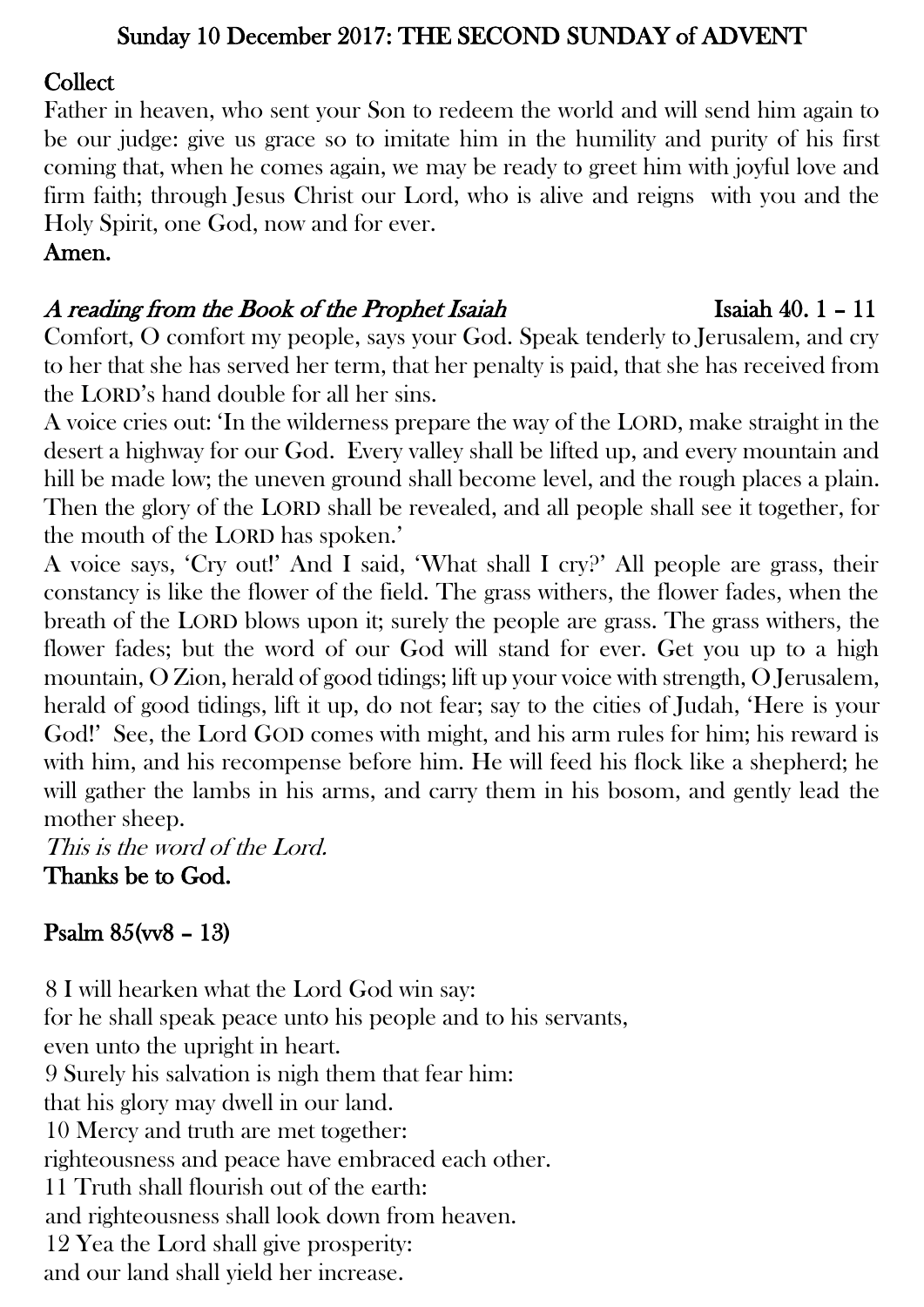13 Righteousness shall go before him: and where he walketh there shall be peace.

## A reading from the Second Letter of St Peter 2 Peter 3.8 - 15a

But do not ignore this one fact, beloved, that with the Lord one day is like a thousand years, and a thousand years are like one day. The Lord is not slow about his promise, as some think of slowness, but is patient with you, not wanting any to perish, but all to come to repentance. But the day of the Lord will come like a thief, and then the heavens will pass away with a loud noise, and the elements will be dissolved with fire, and the earth and everything that is done on it will be disclosed.

Since all these things are to be dissolved in this way, what sort of people ought you to be in leading lives of holiness and godliness, waiting for and hastening the coming of the day of God, because of which the heavens will be set ablaze and dissolved, and the elements will melt with fire? But, in accordance with his promise, we wait for new heavens and a new earth, where righteousness is at home.

Therefore, beloved, while you are waiting for these things, strive to be found by him at peace, without spot or blemish; and regard the patience of our Lord as salvation.

This is the word of the Lord.

Thanks be to God.

## Listen to the Gospel of Christ according to Saint Mark. Mark 1.1 - 8 Glory to you, O Lord.

The beginning of the good news of Jesus Christ, the Son of God.

As it is written in the prophet Isaiah, 'See, I am sending my messenger ahead of you, who will prepare your way; the voice of one crying out in the wilderness: "Prepare the way of the Lord, make his paths straight" ', John the baptizer appeared in the wilderness, proclaiming a baptism of repentance for the forgiveness of sins. And people from the whole Judean countryside and all the people of Jerusalem were going out to him, and were baptized by him in the river Jordan, confessing their sins. Now John was clothed with camel's hair, with a leather belt around his waist, and he ate locusts and wild honey. He proclaimed, 'The one who is more powerful than I is coming after me; I am not worthy to stoop down and untie the thong of his sandals. I have baptized you with water; but he will baptize you with the Holy Spirit.'

This is the Gospel of the Lord.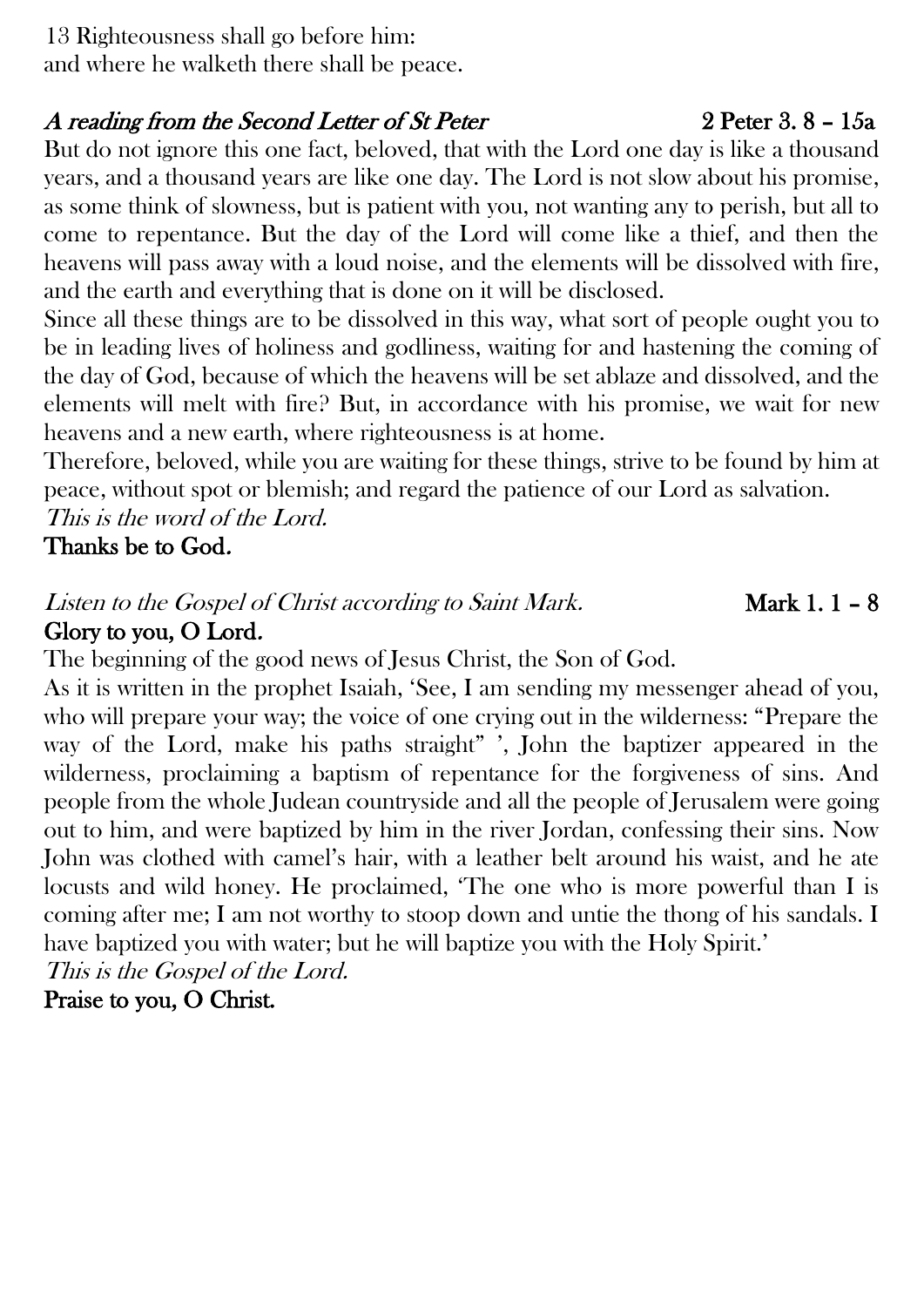## Sunday 17 December 2017: THE THIRD SUNDAY of ADVENT

## **Collect**

O Lord Jesus Christ, who at your first coming sent your messenger to prepare your way before you: grant that the ministers and stewards of your mysteries may likewise so prepare and make ready your way by turning the hearts of the disobedient to the wisdom of the just, that at your second coming to judge the world we may be found an acceptable people in your sight; for you are alive and reign with the Father and the Holy Spirit, one God, now and for ever.

## Amen.

# A reading from the Book of the Prophet Isaiah  $61.1 - 4, 8 - 11$

The spirit of the Lord GOD is upon me, because the LORD has anointed me; he has sent me to bring good news to the oppressed, to bind up the broken-hearted, to proclaim liberty to the captives, and release to the prisoners; to proclaim the year of the LORD's favour, and the day of vengeance of our God; to comfort all who mourn; to provide for those who mourn in Zion - to give them a garland instead of ashes, the oil of gladness instead of mourning, the mantle of praise instead of a faint spirit. They will be called oaks of righteousness, the planting of the LORD, to display his glory. They shall build up the ancient ruins, they shall raise up the former devastations; they shall repair the ruined cities, the devastations of many generations

Yet, O LORD, you are our Father; we are the clay, and you are our potter; we are all the work of your hand. Do not be exceedingly angry, O LORD, and do not remember iniquity for ever. Now consider, we are all your people. Your holy cities have become a wilderness, Zion has become a wilderness, Jerusalem a desolation. Our holy and beautiful house, where our ancestors praised you, has been burned by fire, and all our pleasant places have become ruins.

This is the word of the Lord. Thanks be to God.

### Psalm 126

1 When the Lord restoreth the fortunes of Zion: then shall we be like unto them that renew their strength. 2 Then shall our mouth be filled with laughter: and our tongue with shouts of joy. 3 Then will they say among the nations: 'The Lord hath done great things for them.' 4 Yea the Lord will do great things for us: whereof we shall be glad. 5 Restore our fortunes O Lord: like as when streams refresh the deserts of the south. 6 They that sow in tears: shall reap with cries of joy.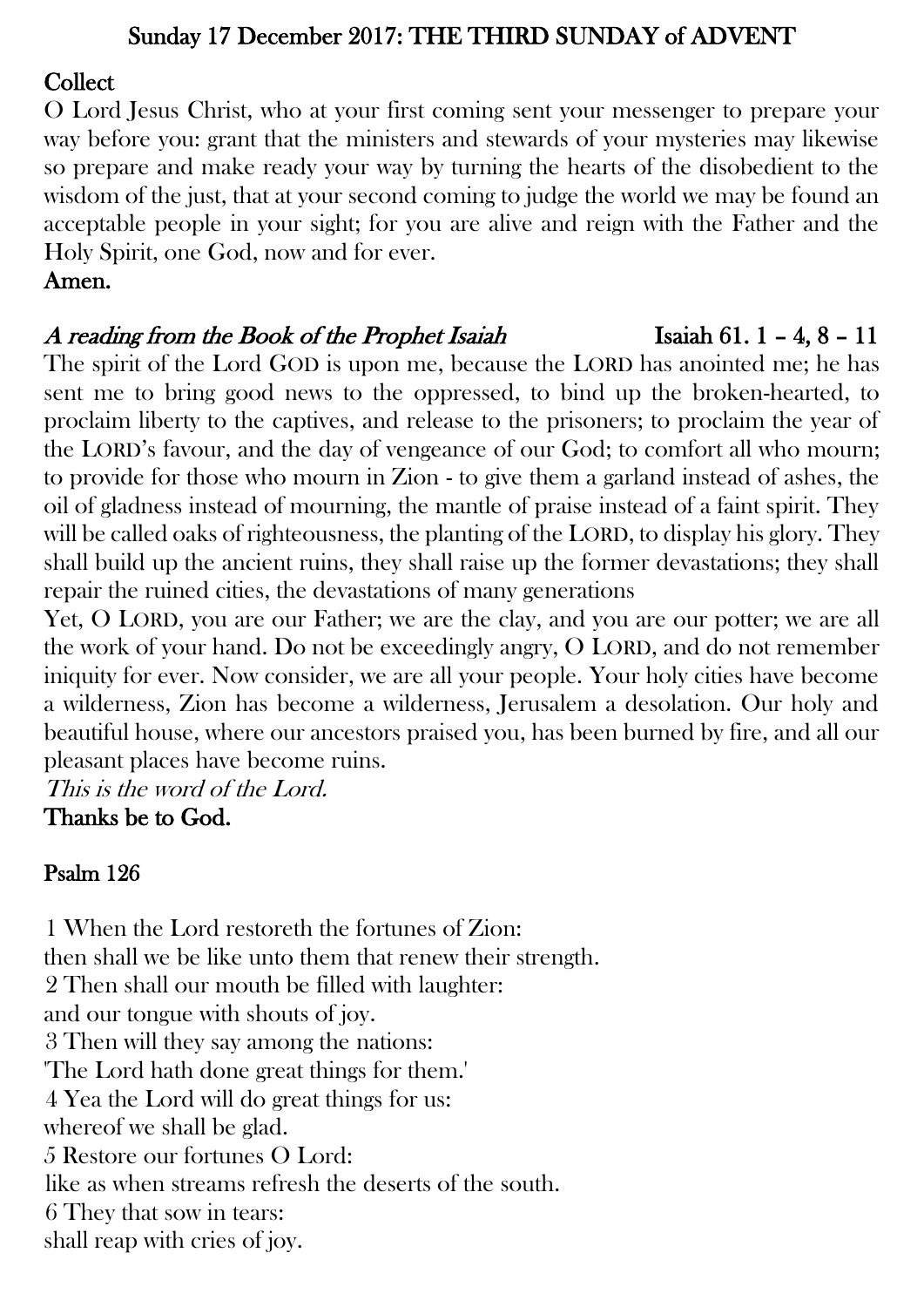7 He that goeth forth weeping, and taketh the seed with him: shall come again with gladness, as he bringeth home his sheaves.

A reading from Paul's First Letter to the Thessalonians 1 Thessalonians 5. 16 - 24 Rejoice always, pray without ceasing, give thanks in all circumstances; for this is the will of God in Christ Jesus for you. Do not quench the Spirit. Do not despise the words of prophets, but test everything; hold fast to what is good; abstain from every form of evil. May the God of peace himself sanctify you entirely; and may your spirit and soul and body be kept sound and blameless at the coming of our Lord Jesus Christ. The one who calls you is faithful, and he will do this.

This is the word of the Lord. Thanks be to God.

# Listen to the Gospel of Christ according to Saint John. John 1.6 - 8, 19 - 28

# Glory to you, O Lord.

There was a man sent from God, whose name was John. He came as a witness to testify to the light, so that all might believe through him. He himself was not the light, but he came to testify to the light.

This is the testimony given by John when the Jews sent priests and Levites from Jerusalem to ask him, 'Who are you?' He confessed and did not deny it, but confessed, 'I am not the Messiah.' And they asked him, 'What then? Are you Elijah?' He said, 'I am not.' 'Are you the prophet?' He answered, 'No.' Then they said to him, 'Who are you? Let us have an answer for those who sent us. What do you say about yourself?' He said, 'I am the voice of one crying out in the wilderness, "Make straight the way of the Lord" ', as the prophet Isaiah said.

Now they had been sent from the Pharisees. They asked him, 'Why then are you baptizing if you are neither the Messiah, nor Elijah, nor the prophet?' John answered them, 'I baptize with water. Among you stands one whom you do not know, the one who is coming after me; I am not worthy to untie the thong of his sandal.' This took place in Bethany across the Jordan where John was baptizing.

This is the Gospel of the Lord.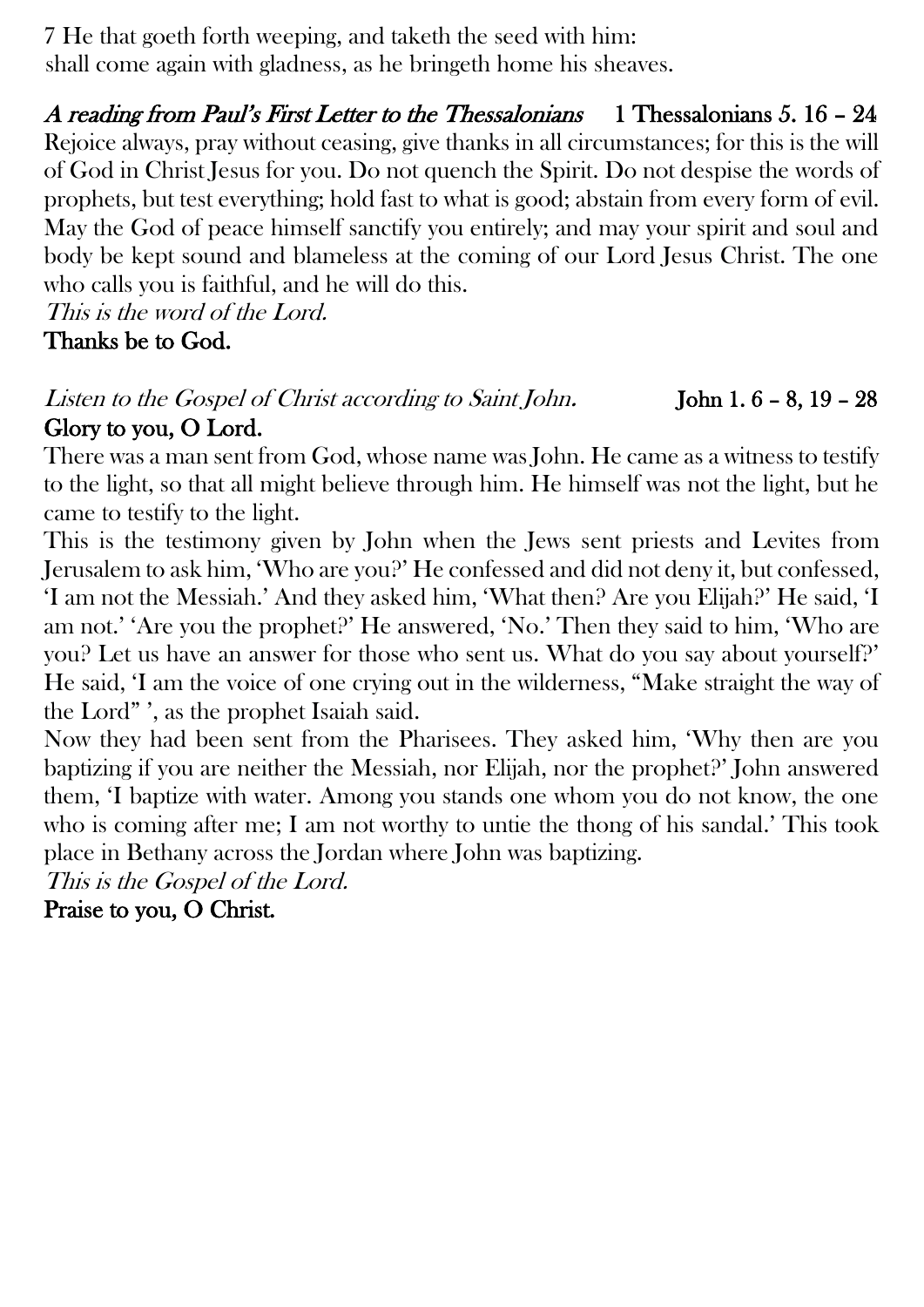## Sunday 24 December 2017: THE FOURTH SUNDAY of ADVENT

### **Collect**

God our redeemer, who prepared the Blessed Virgin Mary to be the mother of your Son: grant that, as she looked for his coming as our Saviour, so we may be ready to greet him when he comes again as our judge; who is alive and reigns with you, in the unity of the Holy Spirit, one God, now and for ever. Amen.

A reading from the Second Book of the Prophet Samuel 2 Samuel 7.1 - 11, 16 Now when the king was settled in his house, and the Lord had given him rest from all his enemies around him, the king said to the prophet Nathan, 'See now, I am living in a house of cedar, but the ark of God stays in a tent.' Nathan said to the king, 'Go, do all that you have in mind; for the Lord is with you.' But that same night the word of the Lord came to Nathan: Go and tell my servant David: Thus says the Lord: Are you the one to build me a house to live in? I have not lived in a house since the day I brought up the people of Israel from Egypt to this day, but I have been moving about in a tent and a tabernacle. Wherever I have moved about among all the people of Israel, did I ever speak a word with any of the tribal leaders of Israel, whom I commanded to shepherd my people Israel, saying, 'Why have you not built me a house of cedar?' Now therefore thus you shall say to my servant David: Thus says the Lord of hosts: I took you from the pasture, from following the sheep to be prince over my people Israel; and I have been with you wherever you went, and have cut off all your enemies from before you; and I will make for you a great name, like the name of the great ones of the earth. And I will appoint a place for my people Israel and will plant them, so that they may live in their own place, and be disturbed no more; and evildoers shall afflict them no more, as formerly, from the time that I appointed judges over my people Israel; and I will give you rest from all your enemies. Moreover, the Lord declares to you that the Lord will make you a house. Your house and your kingdom shall be made sure for ever before me; your throne shall be established for ever. This is the word of the Lord.

Thanks be to God.

### Psalm 89(vv. 1 – 8)

1 My song shall be alway of thy loving kindness O Lord: with my mouth will I ever be shewing thy faithfulness, from one generation to an other. 2 For thy loving kindness shall be set up for ever: thy faithfulness shall be

stablished firm as the heavens.

3 Thou hast said 'I have made a covenant with my chosen:

I have sworn unto David my servant;

4 'Thy seed will I stablish forever:

and set up thy throne from one generation to an other.'

5 O Lord the very heavens shall praise thy wondrous works:

and thy faithfulness in the assembly of the holy ones.